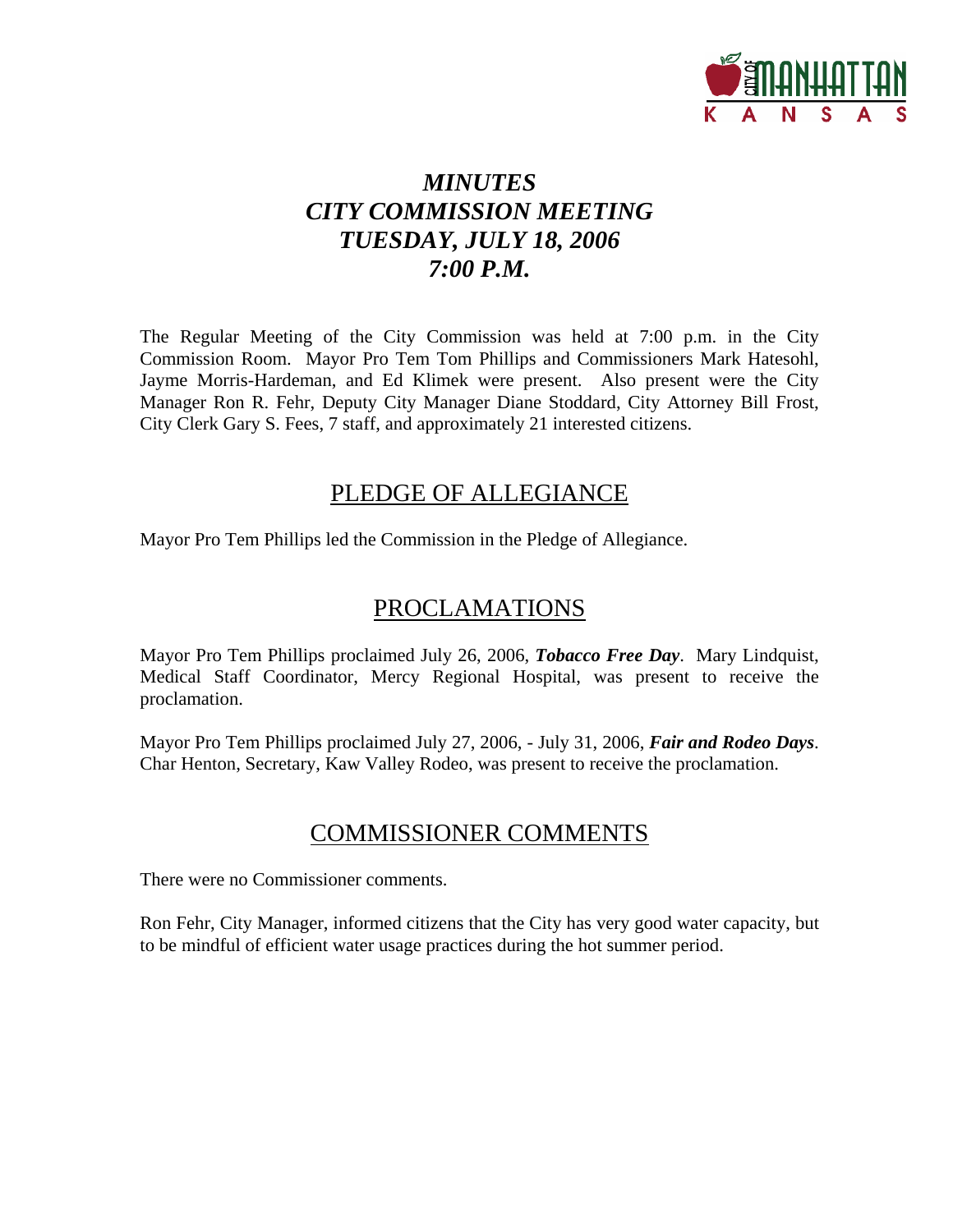**Minutes** City Commission Meeting July 18, 2006 Page 2

## CONSENT AGENDA

(\* denotes those items discussed)

#### **MINUTES**

The Commission approved the minutes of the Special City Commission Meeting held Tuesday, July 11, 2006.

#### **CLAIMS REGISTER NO. 2564**

The Commission approved Claims Register No. 2564 authorizing and approving the payment of claims from July 6, 2006, to July 12, 2006, in the amount of \$686,499.86.

#### **FINAL PLAT – CASPER AND SPAULDING ADDITION**

The Commission accepted the easements and rights-of-way, as shown on the Final Plat of the Casper and Spaulding Addition, generally located east of the Amherst Avenue and Bradford Terrace intersection, more specifically at the eastern end of Bradford Terrace, based on conformance with the Manhattan Urban Area Subdivision Regulations.

#### **FINAL PLAT – ST. JOSEPH INDEPENDENT LIVING**

The Commission accepted the easements and rights-of-way, as shown on the Final Plat of St. Joseph Independent Living, a Residential Planned Unit Development, generally located east of Browning Avenue and the St. Joseph Village full and assisted care facility, along the north side of Willow Grove Road, based on conformance with the Manhattan Urban Area Subdivision Regulations.

#### **FINAL PLAT – CEDAR GLEN ADDITION**

The Commission accepted the easements and rights-of-way, as shown on the Final Plat of Cedar Glen Addition, generally located north of the northern end of Little Kitten Avenue, based on conformance with the Manhattan Urban Area Subdivision Regulations.

#### **ORDINANCE NO. 6556 – AMEND STANDARD TRAFFIC ORDINANCE**

The Commission approved Ordinance No. 6556 amending the provisions of the 2005 Standard Traffic Ordinance for Kansas Cities relating to driving with a canceled, suspended, or revoked driver's license, and relating to driving when a habitual violator.

#### **\* CHARTER ORDINANCE NO. 40 – INCREASE - MUNICIPAL COURT COSTS**

Bill Frost, City Attorney, and Ron Fehr, City Manager, answered questions from the Commission.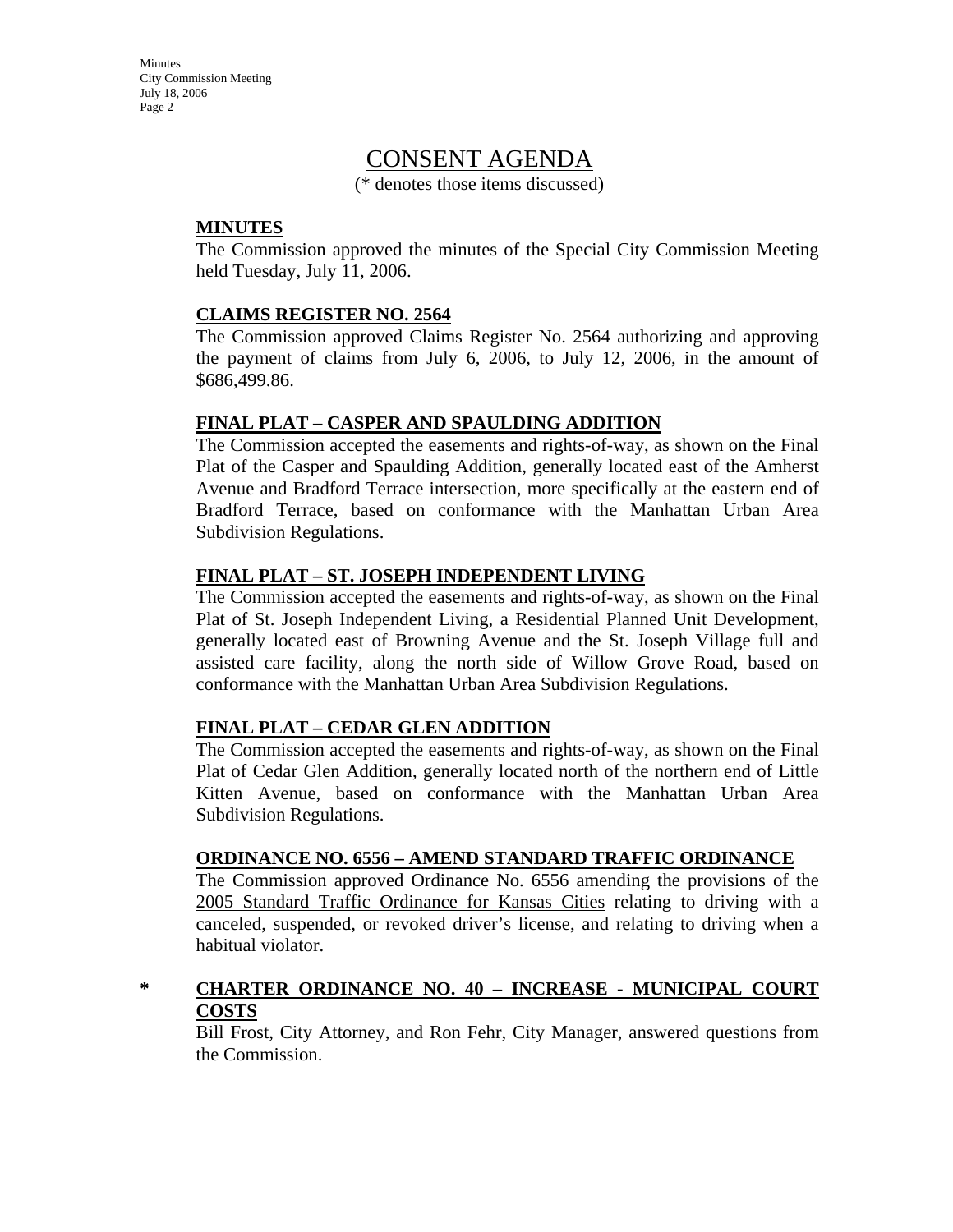## CONSENT AGENDA (*CONTINUED*)

#### **\* CHARTER ORDINANCE NO. 40 – INCREASE - MUNICIPAL COURT COSTS** *(CONTINUED)*

The Commission approved Charter Ordinance No. 40, reestablishing court costs in the Municipal Court, which are in addition to any fees imposed by the state of Kansas.

#### **FIRST READING – RELOCATE BUS LOADING ZONE – MARLATT ELEMENTARY SCHOOL**

The Commission approved first reading of an ordinance relocating the bus loading zone from Hobbs Drive to Browning Avenue and to relocate the 30 minute loading zone from Browning Avenue to Hobbs Drive near Marlatt Elementary.

#### **FIRST READING – REMOVE BUS LOADING ZONE – ALLEN ROAD**

The Commission approved first reading of an ordinance repealing Ordinance No. 4756 and removing the bus loading zone along Allen Road.

#### **\* APPLICATIONS – KDOT GRANT PROGRAMS**

Ron Fehr, City Manager, provided additional clarification on the item and answered questions from the Commission.

Jeff Hancock, Director of Public Works, provided additional information on the item.

The Commission authorized City Administration to submit applications for the following KDOT Grant Programs: Geometric Improvements for construction of a new right turn lane for westbound traffic on Claflin Road at K-113 (Seth Child Road); and Economic Development to create a new intersection at Third Street and K-177.

#### **AWARD CONTRACT – GRAND MERE VILLAGE – STREET IMPROVEMENTS (ST0528)**

The Commission accepted the Engineer's Estimate in the amount of \$1,603,000.00 and awarded a construction contract in the amount of \$1,578,031.27 to Manhattan Trenching, Inc., of Manhattan, Kansas, for the Grand Mere Village, Street Improvements.

#### **AWARD CONTRACT – STONE POINTE SEWER TRUNK (SS0606)**

The Commission accepted the Engineer's Estimate in the amount of \$399,000.00 and awarded a construction contract in the amount of \$254,831.00 to Walters-Morgan Construction Company, Inc., of Manhattan, Kansas.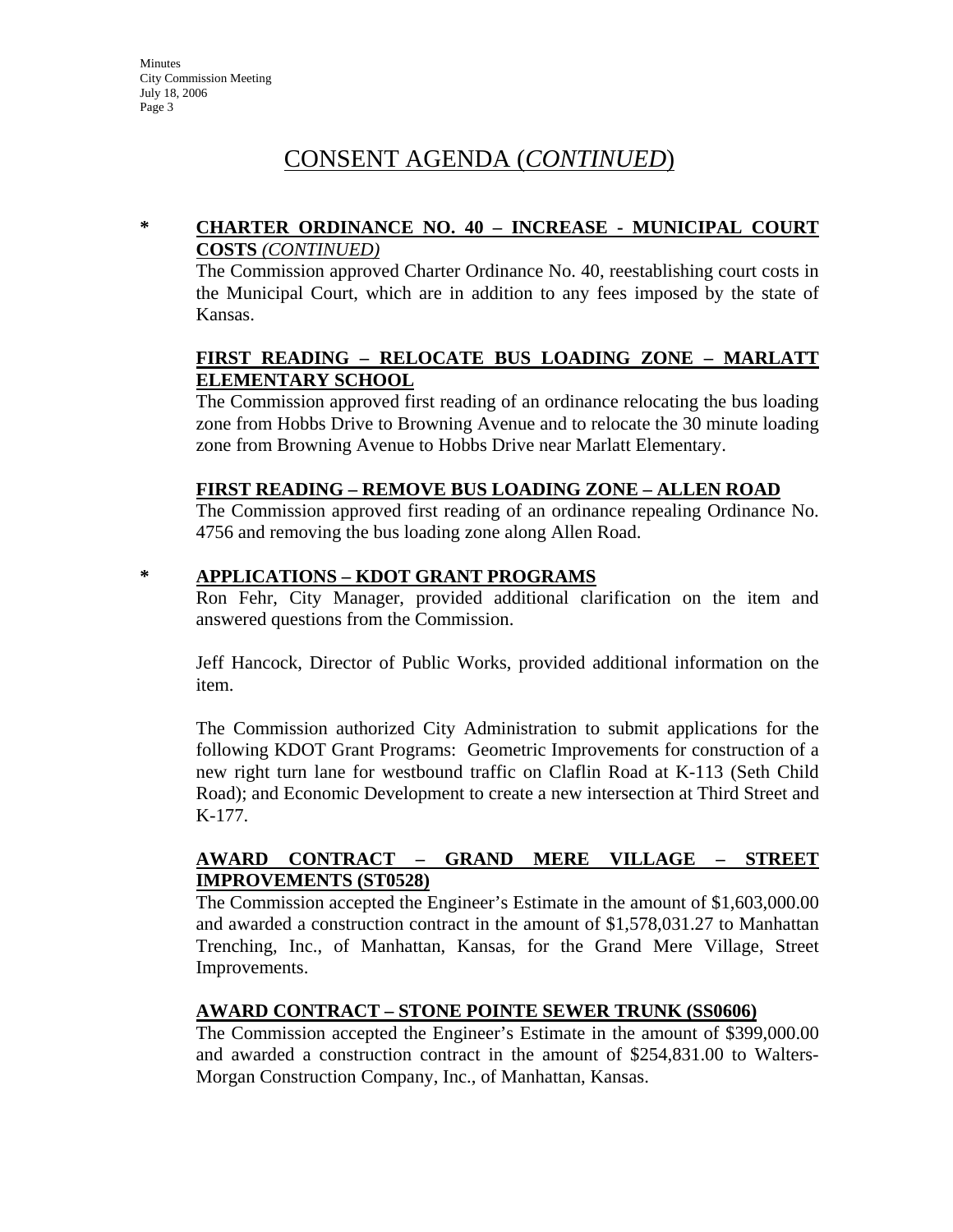**Minutes** City Commission Meeting July 18, 2006 Page 4

## CONSENT AGENDA (*CONTINUED*)

After discussion, Commissioner Hatesohl moved to approve the consent agenda. Commissioner Morris-Hardeman seconded the motion. On a roll call vote, motion carried 4-0.

# GENERAL AGENDA

### **OFFICE OF ECONOMIC ADJUSTMENT GRANT - DEVELOPE THE FLINT HILLS REGIONAL GROWTH COORDINATION PLAN**

Eric Cattell, Assistant Director for Planning, presented the item.

After discussion, Commissioner Morris-Hardeman moved to authorize the City Manager to execute the Grant Agreement with the Office of Economic Adjustment and authorize City Administration to disseminate a *Request for Proposal* for the Flint Hills Regional Growth Coordination Plan. Commissioner Hatesohl seconded the motion. On a roll call vote, motion carried 4-0.

#### **NAME FRANK ANNEBERG PARK LAKE AND BALLFIELDS #5 AND #6**

Terry DeWeese, Director of Parks and Recreation, presented the item.

Karen Hibbard, Director, Manhattan Convention and Visitors Bureau, supported the recommendation to name a ball field in Jim Colley's honor. She stated that he was always willing to help and appreciated his "can do" attitude.

Ed Phelps, Youth Fishing Clinic Director, Tuttle Creek Lake Association, suggested that the lake in Anneberg Park be named "Dishman Lake" in recognition of Jerry Dishman for his dedicated years of service with the City of Manhattan Parks and Recreation Department, and with his affiliation with community projects and involvement with youth.

Paul Miller, Retired Park Manager/Conservation Officer, Kansas Department of Wildlife and Parks, spoke about Jerry Dishman and his contributions in establishing a hunter safety program and fishing clinic in this community. He said that it would be very appropriate to recognize Jerry and name the lake at Anneberg Park, Dishman Lake.

Glen Lojka, Retired Director of Recreation, Parks and Outdoor Education, Emporia State University, added strong support for the naming of the ball fields and lake at Anneberg Park after Jim Colley and Jerry Dishman. He stated that both individuals have contributed to the support and education of young people, specifically, in assisting with the internship programs with Emporia State College students.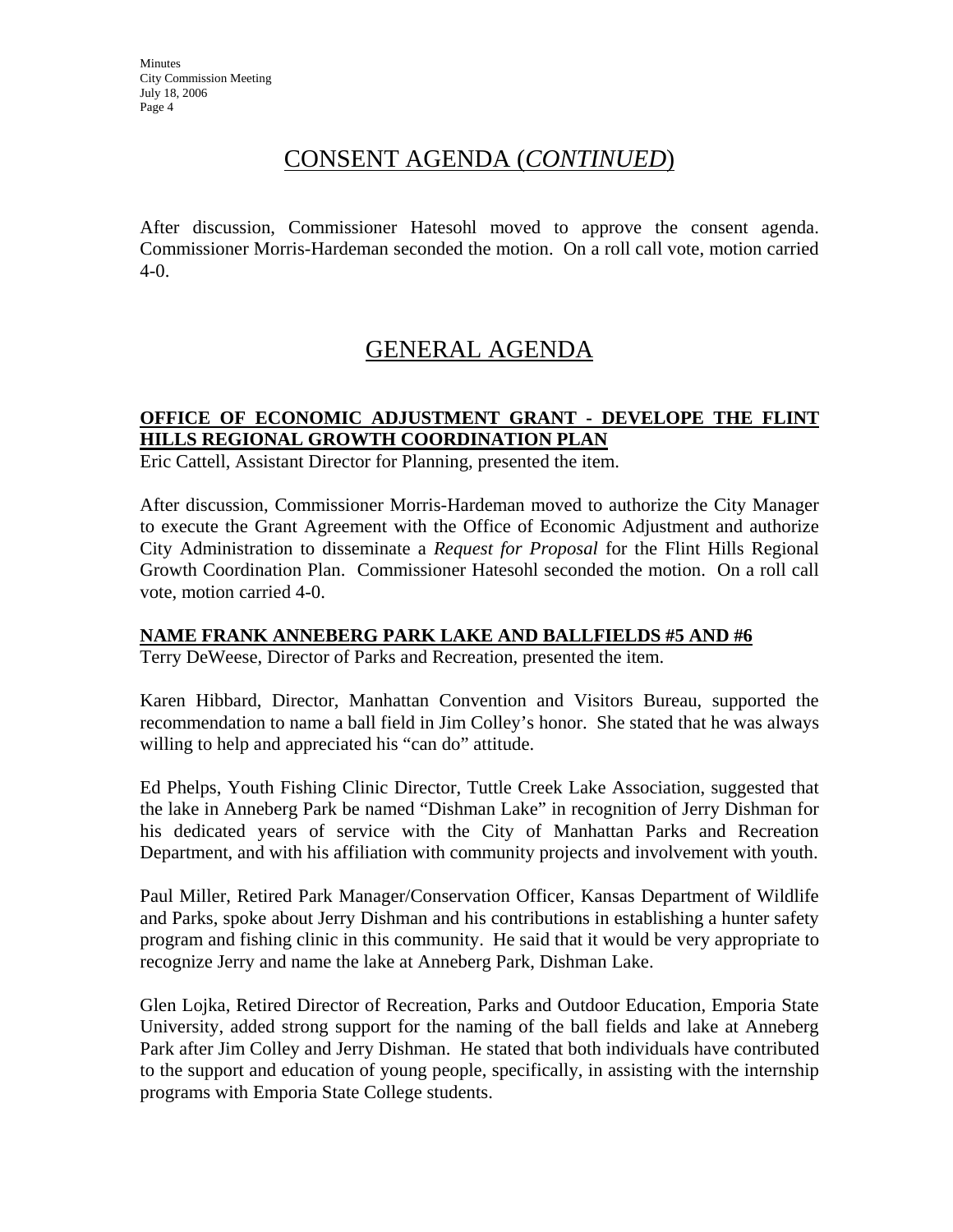## GENERAL AGENDA *(CONTINUED)*

#### **NAME FRANK ANNEBERG PARK LAKE AND BALLFIELDS #5 AND #6** *(CONTINUED)*

Kim Schnee, Athletic Director, Head Coach, Manhattan Sports Club, representing the Manhattan Special Olympics, stated that Jim Colley has gone above and beyond for the local Special Olympics Board of Directors and for several state organizations. She encouraged the Commission to name the ball fields at Anneberg Park after Jim Colley.

Terry DeWeese, Director of Parks and Recreation, answered additional questions from the Commission regarding naming criteria and proposed signage.

After discussion, Commissioner Hatesohl moved to authorize City Administration to name ball fields #5 and #6 at Frank Anneberg Park the Jim Colley Fields # 5 and #6, and the lake at Frank Anneberg Park the Jerry Dishman Lake/Pond. Commissioner Morris-Hardeman seconded the motion. On a roll call vote, motion carried 4-0.

#### **FIRST READING - INCREASE METER INSTALLATION FEE**

Bernie Hayen, Director of Finance, presented the item and answered questions from the Commission.

Jeff Hancock, Director of Public Works, provided additional information on the proposed installation fee.

Bernie Hayen, Director of Public Works, answered additional questions from the Commission.

After discussion, Commissioner Klimek moved to approve first reading of an ordinance amending Section 32-46 the Code of Ordinances by increasing the tap fee for new water meter installations to \$470.00 for a normal hook-up and \$580.00 for a hook-up requiring a street crossing. Mayor Pro Tem Phillips seconded the motion. On a roll call vote, motion failed 3-1, with Mayor Pro Tem Phillips and Commissioners Hatesohl and Morris-Hardeman, voting against the motion.

After additional discussion, Commissioner Morris-Hardeman moved to approve first reading of an ordinance amending Section 32-46 the Code of Ordinances by increasing the tap fee for new water meter installations to \$540.00. Commissioner Hatesohl seconded the motion. After discussion, on a roll call vote, motion carried 3-1, with Commissioner Klimek voting against the motion.